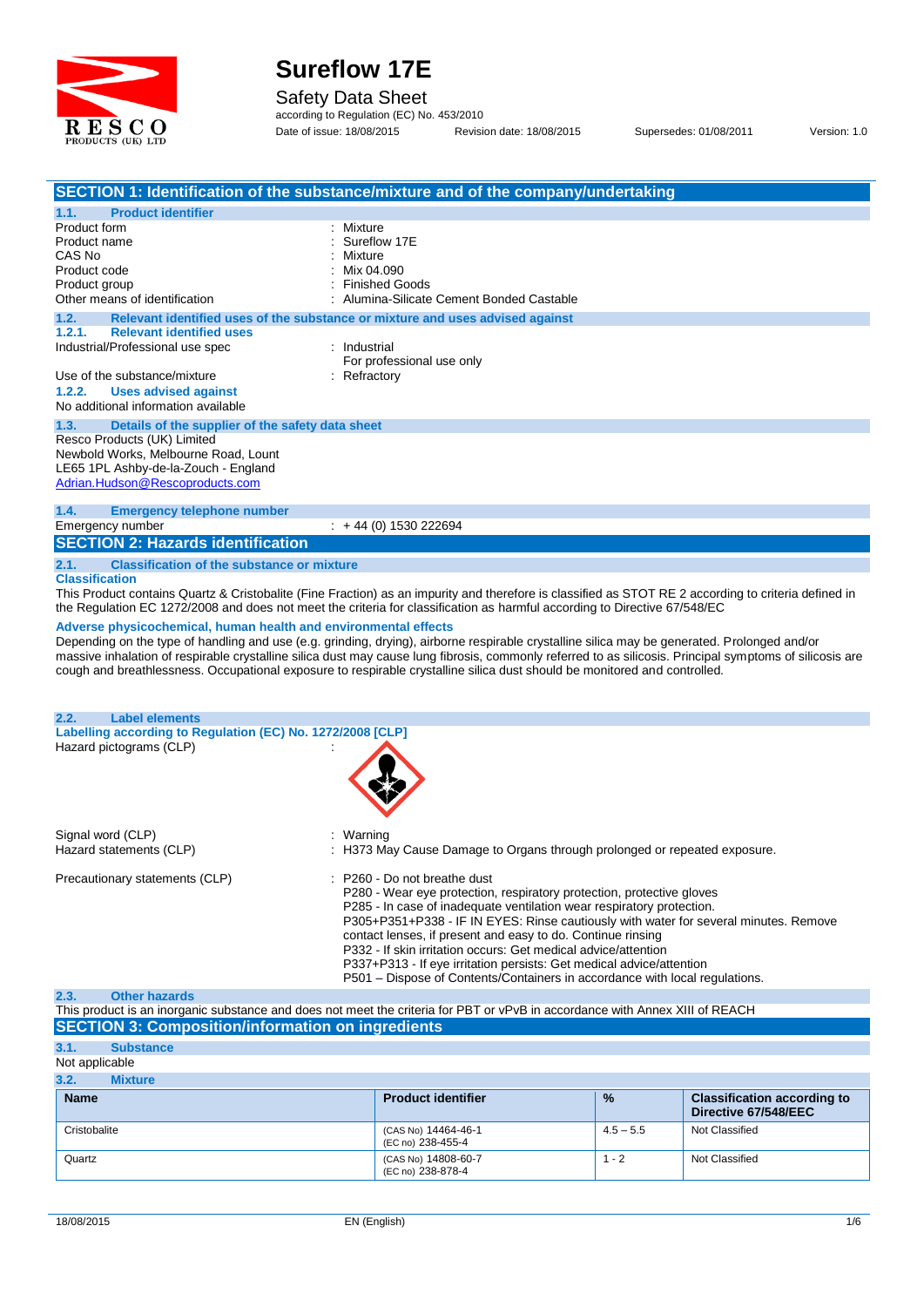### Safety Data Sheet

according to Regulation (EC) No. 453/2010

| <b>Name</b>                                                                                                                                                                                    |         | <b>Product identifier</b>                                                                                                                                                                                                                                                 | %           | <b>Classification according to</b><br><b>Requlation (EC) No.</b><br>1272/2008 [CLP] |
|------------------------------------------------------------------------------------------------------------------------------------------------------------------------------------------------|---------|---------------------------------------------------------------------------------------------------------------------------------------------------------------------------------------------------------------------------------------------------------------------------|-------------|-------------------------------------------------------------------------------------|
| Cristobalite                                                                                                                                                                                   |         | (CAS No) 14464-46-1<br>(EC no) 238-455-4                                                                                                                                                                                                                                  | $4.5 - 5.5$ | STOT RE 2                                                                           |
| Quartz                                                                                                                                                                                         |         | (CAS No) 14808-60-7<br>(EC no) 238-878-4                                                                                                                                                                                                                                  | $1 - 2$     | STOT RE 2                                                                           |
| Contains between 1% and 10% of Quartz / Cristobalite (Fine Fraction) which is classified as STOT RE 2<br><b>SECTION 4: First aid measures</b>                                                  |         |                                                                                                                                                                                                                                                                           |             |                                                                                     |
| <b>Description of first aid measures</b><br>4.1.                                                                                                                                               |         |                                                                                                                                                                                                                                                                           |             |                                                                                     |
| First-aid measures general                                                                                                                                                                     |         | : Never give anything by mouth to an unconscious person. If you feel unwell, seek medical<br>advice (show the label where possible).                                                                                                                                      |             |                                                                                     |
| First-aid measures after inhalation                                                                                                                                                            |         | Remove person to fresh air and keep comfortable for breathing. Allow victim to breathe fresh<br>air. Allow the victim to rest.                                                                                                                                            |             |                                                                                     |
| First-aid measures after skin contact<br>First-aid measures after eye contact                                                                                                                  |         | Wash with plenty of soap and water.<br>IF IN EYES: Rinse cautiously with water for several minutes. Remove contact lenses, if present<br>and easy to do. Continue rinsing. Rinse eyes with water as a precaution.                                                         |             |                                                                                     |
| First-aid measures after ingestion                                                                                                                                                             |         | : Rinse mouth. Do NOT induce vomiting. Obtain emergency medical attention. Call a poison<br>centre or a doctor if you feel unwell.                                                                                                                                        |             |                                                                                     |
| 4.2.<br>Most important symptoms and effects, both acute and delayed<br>Symptoms/injuries after inhalation                                                                                      |         | : Danger of serious damage to health by prolonged exposure through inhalation.                                                                                                                                                                                            |             |                                                                                     |
| Symptoms/injuries after skin contact<br>Symptoms/injuries after eye contact                                                                                                                    |         | Causes skin irritation.<br>Causes eye irritation.                                                                                                                                                                                                                         |             |                                                                                     |
| 4.3.<br>Indication of any immediate medical attention and special treatment needed                                                                                                             |         |                                                                                                                                                                                                                                                                           |             |                                                                                     |
| No additional information available<br><b>SECTION 5: Firefighting measures</b>                                                                                                                 |         |                                                                                                                                                                                                                                                                           |             |                                                                                     |
| 5.1.<br><b>Extinguishing media</b>                                                                                                                                                             |         |                                                                                                                                                                                                                                                                           |             |                                                                                     |
| Suitable extinguishing media<br>Unsuitable extinguishing media                                                                                                                                 |         | : Use extinguishing media appropriate for surrounding fire.<br>: No unsuitable extinguishing media known.                                                                                                                                                                 |             |                                                                                     |
| 5.2.<br>Special hazards arising from the substance or mixture                                                                                                                                  |         |                                                                                                                                                                                                                                                                           |             |                                                                                     |
| Fire hazard<br>Explosion hazard                                                                                                                                                                | : None. | : Not flammable.                                                                                                                                                                                                                                                          |             |                                                                                     |
| Hazardous decomposition products in case of<br>fire                                                                                                                                            | : None. |                                                                                                                                                                                                                                                                           |             |                                                                                     |
| 5.3.<br><b>Advice for firefighters</b>                                                                                                                                                         |         |                                                                                                                                                                                                                                                                           |             |                                                                                     |
| Firefighting instructions                                                                                                                                                                      |         | : Exercise caution when fighting any chemical fire. Prevent fire-fighting water from entering<br>environment.                                                                                                                                                             |             |                                                                                     |
| Protection during firefighting                                                                                                                                                                 |         | Do not enter fire area without proper protective equipment, including respiratory protection. Do<br>not attempt to take action without suitable protective equipment. Self-contained breathing<br>apparatus. Complete protective clothing.                                |             |                                                                                     |
| <b>SECTION 6: Accidental release measures</b>                                                                                                                                                  |         |                                                                                                                                                                                                                                                                           |             |                                                                                     |
| Personal precautions, protective equipment and emergency procedures<br>6.1.                                                                                                                    |         |                                                                                                                                                                                                                                                                           |             |                                                                                     |
| 6.1.1.<br>For non-emergency personnel<br>Emergency procedures                                                                                                                                  |         | : Do not breathe dust. Avoid airborne dust generation, wear personal protective equipment in                                                                                                                                                                              |             |                                                                                     |
| 6.1.2.<br>For emergency responders                                                                                                                                                             |         | compliance with national legislation.                                                                                                                                                                                                                                     |             |                                                                                     |
| Protective equipment                                                                                                                                                                           |         | Do not attempt to take action without suitable protective equipment. Equip clean-up crew with<br>proper protection. For further information refer to section 8: "Exposure controls/personal<br>protection".                                                               |             |                                                                                     |
| Emergency procedures                                                                                                                                                                           |         | Ventilate area.                                                                                                                                                                                                                                                           |             |                                                                                     |
| 6.2.<br><b>Environmental precautions</b>                                                                                                                                                       |         |                                                                                                                                                                                                                                                                           |             |                                                                                     |
| Avoid release to the environment. Prevent entry to sewers and public waters.                                                                                                                   |         |                                                                                                                                                                                                                                                                           |             |                                                                                     |
| Methods and material for containment and cleaning up<br>6.3.<br>Methods for cleaning up<br>÷.                                                                                                  |         | Avoid dry sweeping and use water spraying or vacuum cleaning systems to prevent airborne<br>dust generation. Wear personal protective equipment in compliance with national legislation.                                                                                  |             |                                                                                     |
| Other information                                                                                                                                                                              |         | Dispose of materials or solid residues at an authorized site.                                                                                                                                                                                                             |             |                                                                                     |
| 6.4.<br><b>Reference to other sections</b><br>See Heading 8. Exposure controls and personal protection. For further information refer to section 13.<br><b>SECTION 7: Handling and storage</b> |         |                                                                                                                                                                                                                                                                           |             |                                                                                     |
| <b>Precautions for safe handling</b><br>7.1.                                                                                                                                                   |         |                                                                                                                                                                                                                                                                           |             |                                                                                     |
| Precautions for safe handling                                                                                                                                                                  |         | : Ensure good ventilation of the work station. Wear personal protective equipment. Do not handle<br>until all safety precautions have been read and understood. Avoid raising dust. Avoid contact                                                                         |             |                                                                                     |
| Hygiene measures                                                                                                                                                                               |         | with skin and eyes. Do not breathe dust.<br>Wash hands and other exposed areas with mild soap and water before eating, drinking or<br>smoking and when leaving work. Do not eat, drink or smoke when using this product. Always<br>wash hands after handling the product. |             |                                                                                     |
| 7.2.<br>Conditions for safe storage, including any incompatibilities                                                                                                                           |         |                                                                                                                                                                                                                                                                           |             |                                                                                     |
| Storage conditions<br>Incompatible products                                                                                                                                                    |         | : Store this product in a dry location where it can be protected from the elements.<br>Strong bases. Strong acids.                                                                                                                                                        |             |                                                                                     |
| 18/08/2015                                                                                                                                                                                     |         | EN (English)                                                                                                                                                                                                                                                              |             | 2/6                                                                                 |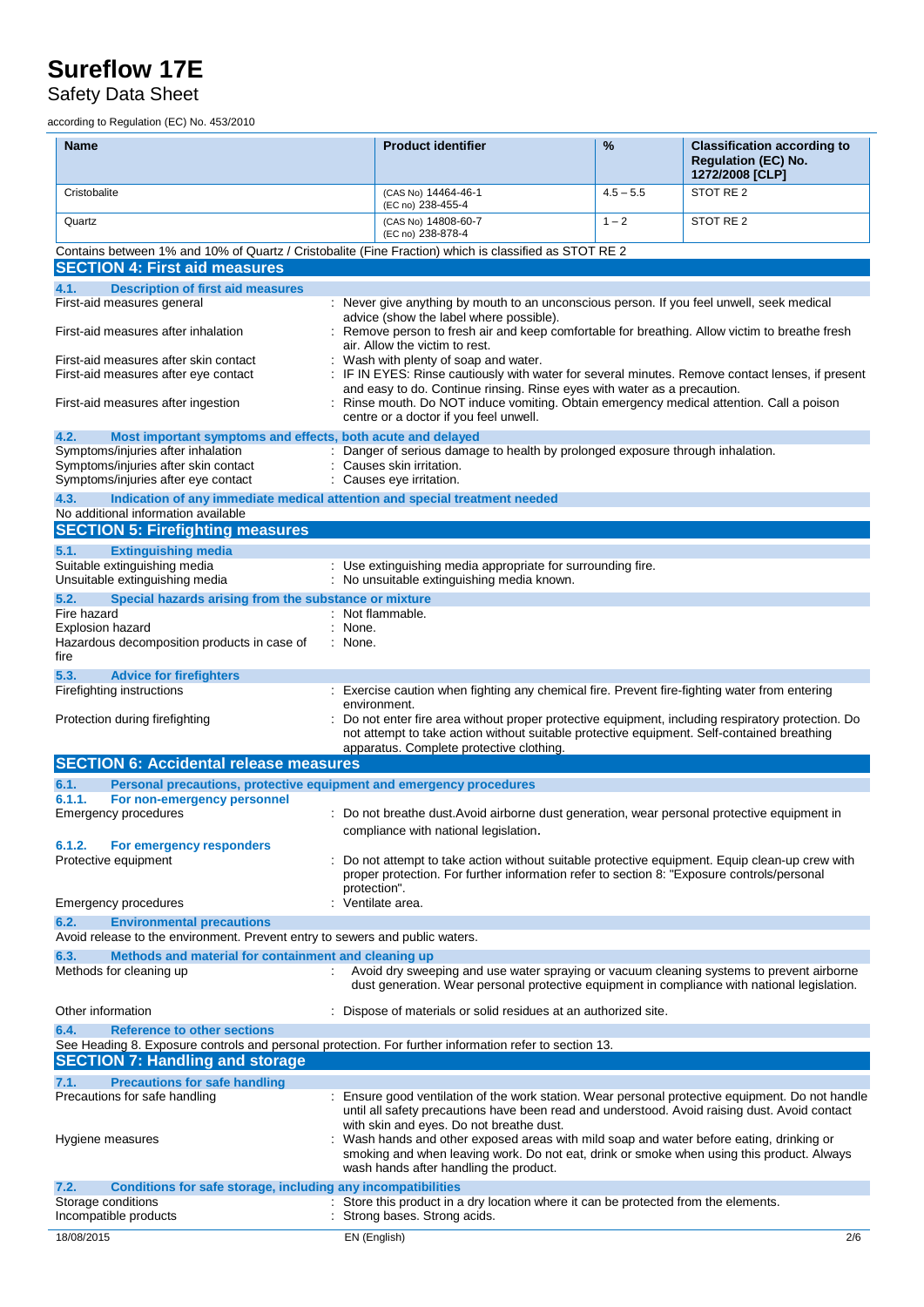#### Safety Data Sheet

according to Regulation (EC) No. 453/2010

Incompatible materials **incompatible materials incompatible materials incompatible** materials

**7.3. Specific end use(s)**

If you require advice on specific uses, please contact your supplier or check the Good Practice Guide referred to in section 16.

#### **SECTION 8: Exposure controls/personal protection 8.1. Control parameters Quartz (14808-60-7)** Belgium Limit value (mg/m<sup>3</sup>) 0.1 mg/m<sup>3</sup> France VME (mg/m<sup>3</sup>) 0.1 A Sweden <br>AFS 2011:18 LLV (mg/m<sup>3</sup>) 0.1 mg/m<sup>3</sup> respirable dust Norway Limit value (mg/m<sup>3</sup>) 0.1 mg/m<sup>3</sup> United Kingdom WEL TWA (mg/m<sup>3</sup>) 0.1 R Germany MAK OEL (mg/m<sup>3</sup>) Note (1) Italy  $\vert$  ACGIH TLV (mg/m<sup>3</sup>)  $\vert$  0.05 mg/m<sup>3</sup> Spain **ITC Limit Value (mg/m**<sup>3</sup>) 1TC Limit Value (mg/m<sup>3</sup>) 1TC 1 mg/m<sup>3</sup> **Cristobalite (14464-46-1)** Belgium Limit value (mg/m<sup>3</sup>) Delgium 2.05 mg/m<sup>3</sup> France VME (mg/m<sup>3</sup>) 0.05 A Sweden <br>
AFS 2011:18 LLV (mg/m<sup>3</sup>) 0.05 mg/m<sup>3</sup> respirable dust Norway Limit value (mg/mª) 0.05 mg/m<sup>3</sup> 0.05 mg/m<sup>3</sup> United Kingdom WEL TWA (mg/m<sup>3</sup>) 0.1 R Germany MAK OEL (mg/m<sup>3</sup>) Note (1) Italy **ACGIH TLV (mg/m<sup>3</sup>)** 0.05 mg/m<sup>3</sup> Spain **ITC** Limit Value (mg/m<sup>3</sup>) 0.05 mg/m<sup>3</sup>

Note (1): Germany has no OEL for quartz & cristobalite. Employers are obliged to minimize exposure as much as possible, and to follow certain protective measures.

## **8.2. Exposure controls**

- 
- Appropriate engineering controls : Ensure good ventilation of the work station.<br>
Personal protective equipment : Pictogram(s) indicating the obligation of we : Pictogram(s) indicating the obligation of wearing personal protective equipment (PPE).



| Hand protection                                  | : Wear protective gloves                                                                  |
|--------------------------------------------------|-------------------------------------------------------------------------------------------|
| Eye protection                                   | : Chemical goggles or safety glasses.                                                     |
| Skin and body protection                         | : Wear suitable protective clothing                                                       |
| Respiratory protection                           | : Wear appropriate mask                                                                   |
| Environmental exposure controls                  | : Avoid release to the environment.                                                       |
| Other information                                | : Do not eat, drink or smoke during use. Avoid Generation of dust when cutting / grinding |
| <b>OFOTION OF BELLEVIAL ARRESTS AND CONTRACT</b> | installed product.                                                                        |

#### **SECTION 9: Physical and chemical properties 9.1. Information on basic physical and chemical properties** Physical state : Solid

| 18/08/2015                                           | EN (English)                               | 3/6 |
|------------------------------------------------------|--------------------------------------------|-----|
| Vapour pressure at 50 °C                             | : Not Applicable                           |     |
| Vapour pressure                                      | : Not Applicable                           |     |
| Flammability (solid, gas)                            | : None<br>Non flammable                    |     |
| Decomposition temperature                            | : No data available                        |     |
| Critical temperature<br>Auto-ignition temperature    | : Not applicable<br>: Not applicable       |     |
| Flash point                                          | : Not applicable                           |     |
| Boiling point                                        | $\therefore$ Not applicable                |     |
| Freezing point                                       | : Not applicable                           |     |
| Relative evaporation rate (ether=1)<br>Melting point | : Not applicable<br>$\therefore$ > 1510 °C |     |
| Relative evaporation rate (butylacetate=1)           | $\therefore$ Not applicable                |     |
| pH                                                   | : No data available                        |     |
| Odour threshold                                      | : Not applicable                           |     |
| Odour                                                | : Earthy Odor.                             |     |
| Appearance<br>Colour                                 | : Granular mixture.<br>$:$ Grey.           |     |
|                                                      |                                            |     |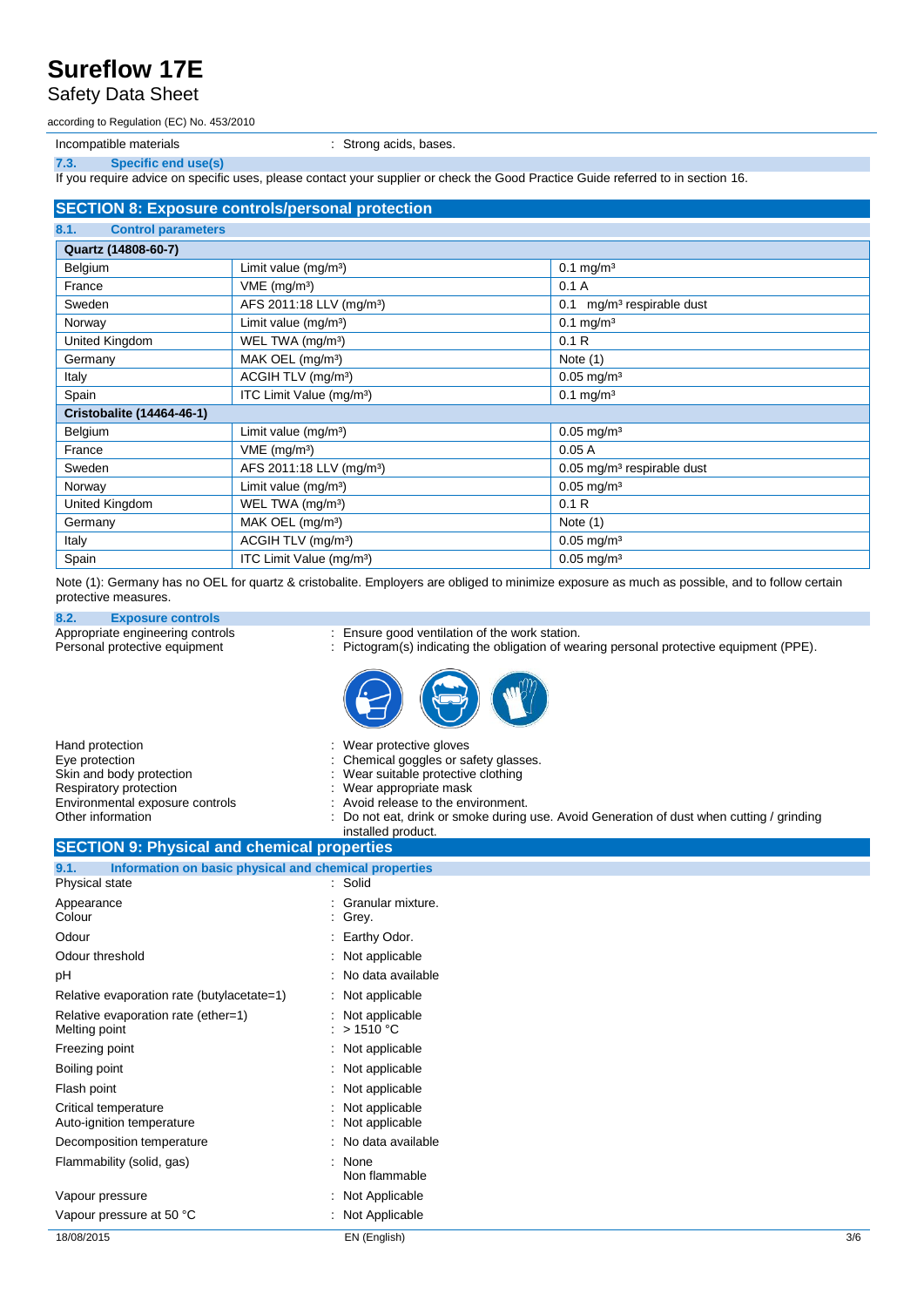### Safety Data Sheet

according to Regulation (EC) No. 453/2010

| Critical pressure<br>Relative vapour density at 20 °C | : Not applicable<br>: No data available |
|-------------------------------------------------------|-----------------------------------------|
| Relative density                                      | : No data available                     |
| Solubility                                            | : Water: Slight                         |
| Log Pow                                               | : No data available                     |
| Viscosity, kinematic                                  | : Not applicable                        |
| Viscosity, dynamic                                    | : Not Applicable                        |
| <b>Explosive properties</b>                           | : No data available                     |
| Oxidising properties                                  | : No data available                     |
| <b>Explosive limits</b>                               | : Not applicable                        |

#### **9.2. Other information** No additional information available **SECTION 10: Stability and reactivity 10.1. Reactivity** Hydraulic setting. **10.2. Chemical stability** Not established. **10.3. Possibility of hazardous reactions** Not established. **10.4. Conditions to avoid** Avoid dust formation. **10.5. Incompatible materials** Strong acids. Strong bases. **10.6. Hazardous decomposition products** None. **SECTION 11: Toxicological information 11.1. Information on toxicological effects** Acute toxicity in the same of the classified (Based on available data, the classification criteria are not met)

| ACUTE TOXICITY                                                                 | $\colon$ Not classified (Based on available data, the classification criteria are not met)                                                                                                                                                                                                                                                                                                                                                                                                                                                                                                                                                                                                                                                                                                                                                                                                                                                                                                                                                                                                                                                                                                                                                                                                                                                                                                                                                                                                                                                                                                                                                                                                                                                                                                                                                                                                                  |
|--------------------------------------------------------------------------------|-------------------------------------------------------------------------------------------------------------------------------------------------------------------------------------------------------------------------------------------------------------------------------------------------------------------------------------------------------------------------------------------------------------------------------------------------------------------------------------------------------------------------------------------------------------------------------------------------------------------------------------------------------------------------------------------------------------------------------------------------------------------------------------------------------------------------------------------------------------------------------------------------------------------------------------------------------------------------------------------------------------------------------------------------------------------------------------------------------------------------------------------------------------------------------------------------------------------------------------------------------------------------------------------------------------------------------------------------------------------------------------------------------------------------------------------------------------------------------------------------------------------------------------------------------------------------------------------------------------------------------------------------------------------------------------------------------------------------------------------------------------------------------------------------------------------------------------------------------------------------------------------------------------|
| Skin corrosion/irritation                                                      | : Not classified (Conclusive but not sufficient for classification)<br>Causes skin irritation                                                                                                                                                                                                                                                                                                                                                                                                                                                                                                                                                                                                                                                                                                                                                                                                                                                                                                                                                                                                                                                                                                                                                                                                                                                                                                                                                                                                                                                                                                                                                                                                                                                                                                                                                                                                               |
| Serious eye damage/irritation                                                  | : Not classified (Conclusive but not sufficient for classification)<br>Causes eye irritation                                                                                                                                                                                                                                                                                                                                                                                                                                                                                                                                                                                                                                                                                                                                                                                                                                                                                                                                                                                                                                                                                                                                                                                                                                                                                                                                                                                                                                                                                                                                                                                                                                                                                                                                                                                                                |
| Respiratory or skin sensitisation<br>Germ cell mutagenicity<br>Carcinogenicity | Not classified (Based on available data, the classification criteria are not met)<br>Not classified (Based on available data, the classification criteria are not met)<br>Not classified (Conclusive but not sufficient for classification)<br>May cause cancer by inhalation                                                                                                                                                                                                                                                                                                                                                                                                                                                                                                                                                                                                                                                                                                                                                                                                                                                                                                                                                                                                                                                                                                                                                                                                                                                                                                                                                                                                                                                                                                                                                                                                                               |
| Reproductive toxicity<br>Specific target organ toxicity (single exposure)      | Not classified (Based on available data, the classification criteria are not met)<br>Not classified (Based on available data, the classification criteria are not met)                                                                                                                                                                                                                                                                                                                                                                                                                                                                                                                                                                                                                                                                                                                                                                                                                                                                                                                                                                                                                                                                                                                                                                                                                                                                                                                                                                                                                                                                                                                                                                                                                                                                                                                                      |
| Specific target organ toxicity (repeated<br>exposure)                          | This Product contains Quartz & Cristobalite (Fine Fraction) as an impurity. Generated dust<br>Is classified as STOT RE2 according to criteria defined in Regulation EC 1272/2008                                                                                                                                                                                                                                                                                                                                                                                                                                                                                                                                                                                                                                                                                                                                                                                                                                                                                                                                                                                                                                                                                                                                                                                                                                                                                                                                                                                                                                                                                                                                                                                                                                                                                                                            |
| Aspiration hazard                                                              | : Not classified (Based on available data, the classification criteria are not met)                                                                                                                                                                                                                                                                                                                                                                                                                                                                                                                                                                                                                                                                                                                                                                                                                                                                                                                                                                                                                                                                                                                                                                                                                                                                                                                                                                                                                                                                                                                                                                                                                                                                                                                                                                                                                         |
| Potential adverse human health effects and<br>symptoms                         | Prolonged and/or massive exposure to respirable crystalline silica-containing dust may cause<br>silicosis, a nodular pulmonary fibrosis caused by deposition in the lungs of fine respirable<br>particles of crystalline silica.<br>In 1997, IARC (the International Agency for Research on Cancer) concluded that crystalline<br>silica inhaled from occupational sources can cause lung cancer in humans (human carcinogen<br>category 1). However it pointed out that not all industrial circumstances, nor all crystalline silica<br>types, were to be incriminated. (IARC Monographs on the evaluation of the carcinogenic risks<br>of chemicals to humans, Silica, silicates dust and organic fibres, 1997, Vol. 68, IARC, Lyon,<br>France.)<br>In 2009, in the Monographs 100 series, IARC confirmed its classification of Silica Dust,<br>Crystalline, in the form of Quartz and Cristobalite (IARC Monographs, Volume 100C, 2012).<br>n June 2003, SCOEL (the EU Scientific Committee on Occupational Exposure Limits)<br>concluded that the main effect in humans of the inhalation of respirable crystalline silica dust is<br>silicosis. "There is sufficient information to conclude that the relative risk of lung cancer is<br>increased in persons with silicosis (and, apparently, not in employees without silicosis exposed<br>to silica dust in quarries and in the ceramic industry). Therefore preventing the onset of silicosis<br>will also reduce the cancer risk" (SCOEL SUM Doc 94-final, June 2003).<br>So there is a body of evidence supporting the fact that increased cancer risk would be limited to<br>people already suffering from silicosis. Worker protection against silicosis should be assured by<br>respecting the existing regulatory occupational exposure limits and implementing additional risk<br>management measures where required (see section 16 below) |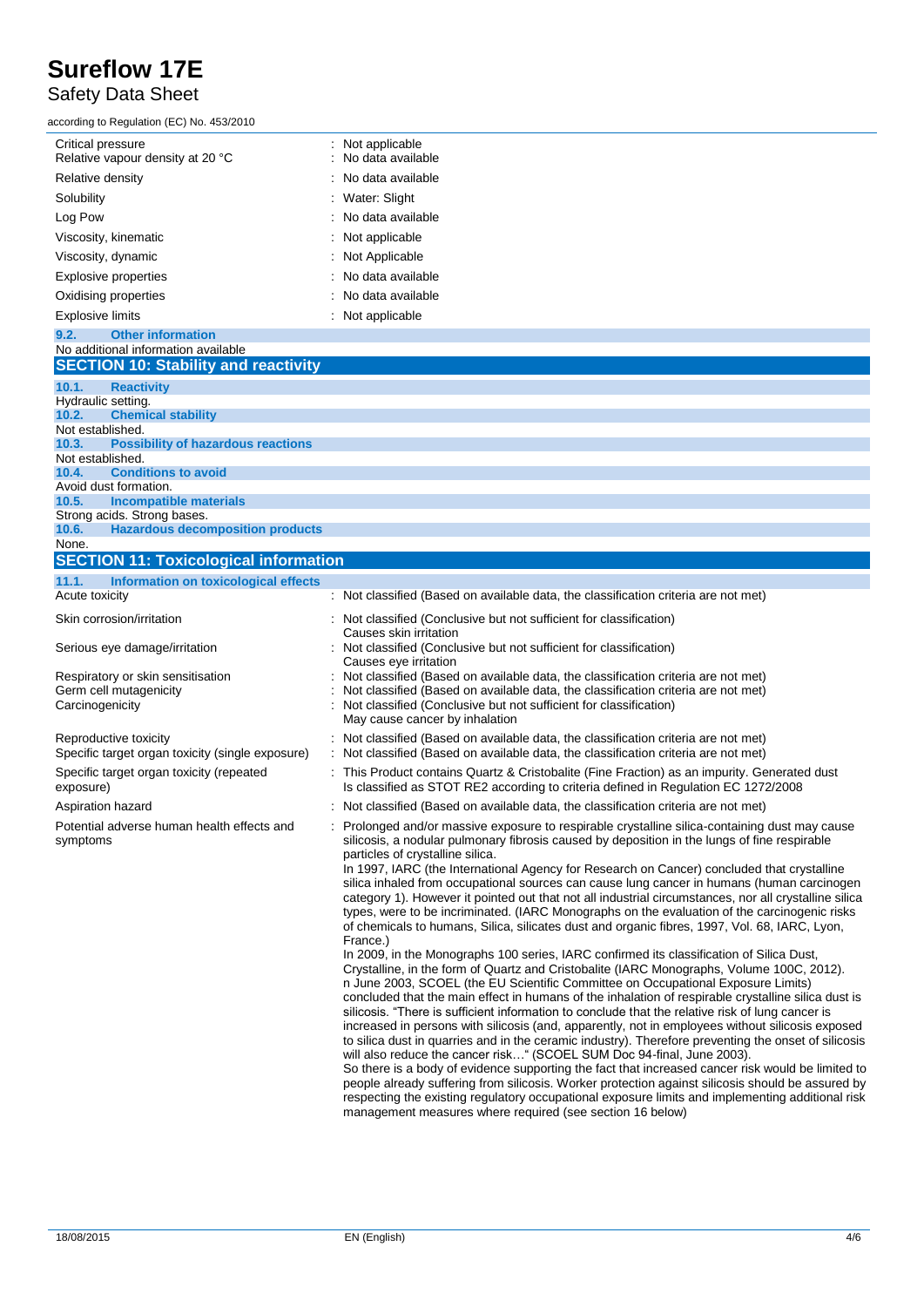### Safety Data Sheet

according to Regulation (EC) No. 453/2010

#### **SECTION 12: Ecological information**

| 12.1.<br><b>Toxicity</b>                                                                                                                                                                                                                |                                                                                                                           |
|-----------------------------------------------------------------------------------------------------------------------------------------------------------------------------------------------------------------------------------------|---------------------------------------------------------------------------------------------------------------------------|
| Ecology - general                                                                                                                                                                                                                       | : The product is not considered harmful to aquatic organisms or to cause long-term adverse<br>effects in the environment. |
| 12.2.<br><b>Persistence and degradability</b>                                                                                                                                                                                           |                                                                                                                           |
| <b>Sureflow 17E (Mixture)</b>                                                                                                                                                                                                           |                                                                                                                           |
| Persistence and degradability                                                                                                                                                                                                           | Not established.                                                                                                          |
| Quartz (14808-60-7)                                                                                                                                                                                                                     |                                                                                                                           |
| Persistence and degradability                                                                                                                                                                                                           | Biodegradability: not applicable.                                                                                         |
| Biochemical oxygen demand (BOD)                                                                                                                                                                                                         | Not applicable                                                                                                            |
| Chemical oxygen demand (COD)                                                                                                                                                                                                            | Not applicable                                                                                                            |
| ThOD                                                                                                                                                                                                                                    | Not applicable                                                                                                            |
| BOD (% of ThOD)                                                                                                                                                                                                                         | Not applicable                                                                                                            |
| <b>Cristobalite (14464-46-1)</b>                                                                                                                                                                                                        |                                                                                                                           |
| Persistence and degradability                                                                                                                                                                                                           | Biodegradability: not applicable.                                                                                         |
| Biochemical oxygen demand (BOD)                                                                                                                                                                                                         | Not applicable                                                                                                            |
| Chemical oxygen demand (COD)                                                                                                                                                                                                            | Not applicable                                                                                                            |
| ThOD                                                                                                                                                                                                                                    | Not applicable                                                                                                            |
| BOD (% of ThOD)                                                                                                                                                                                                                         | Not applicable                                                                                                            |
| <b>Bioaccumulative potential</b><br>12.3.                                                                                                                                                                                               |                                                                                                                           |
| <b>Sureflow 17E (Mixture)</b>                                                                                                                                                                                                           |                                                                                                                           |
| Bioaccumulative potential                                                                                                                                                                                                               | Not established.                                                                                                          |
| Quartz (14808-60-7)                                                                                                                                                                                                                     |                                                                                                                           |
| Log Pow                                                                                                                                                                                                                                 | Not applicable                                                                                                            |
| Bioaccumulative potential                                                                                                                                                                                                               | No bioaccumulation data available.                                                                                        |
| Cristobalite (14464-46-1)                                                                                                                                                                                                               |                                                                                                                           |
| Log Pow                                                                                                                                                                                                                                 | Not applicable                                                                                                            |
| Bioaccumulative potential                                                                                                                                                                                                               | No bioaccumulation data available.                                                                                        |
| <b>Mobility in soil</b><br>12.4.<br>No additional information available<br>12.5.<br><b>Results of PBT and vPvB assessment</b><br>No additional information available<br><b>Other adverse effects</b><br>12.6.<br>Additional information | : Avoid release to the environment                                                                                        |
| <b>SECTION 13: Disposal considerations</b>                                                                                                                                                                                              |                                                                                                                           |
| <b>Waste treatment methods</b><br>13.1.<br>Waste disposal recommendations<br>Ecology - waste materials                                                                                                                                  | Dispose in a safe manner in accordance with local/national regulations.<br>Avoid release to the environment.              |
| <b>SECTION 14: Transport information</b>                                                                                                                                                                                                |                                                                                                                           |
| In accordance with ADR / RID / IMDG / IATA / ADN                                                                                                                                                                                        |                                                                                                                           |
| UN number<br>14.1.                                                                                                                                                                                                                      |                                                                                                                           |
| Not regulated for transport                                                                                                                                                                                                             |                                                                                                                           |
| <b>UN proper shipping name</b><br>14.2.                                                                                                                                                                                                 |                                                                                                                           |
| Proper Shipping Name (ADR)<br>Proper Shipping Name (IMDG)                                                                                                                                                                               | Not applicable<br>Not applicable                                                                                          |
| Proper Shipping Name (IATA)                                                                                                                                                                                                             | Not applicable                                                                                                            |
| Proper Shipping Name (ADN)                                                                                                                                                                                                              | Not applicable                                                                                                            |
| Proper Shipping Name (RID)                                                                                                                                                                                                              | Not applicable                                                                                                            |
| <b>Transport hazard class(es)</b><br>14.3.<br><b>ADR</b>                                                                                                                                                                                |                                                                                                                           |
| Transport hazard class(es) (ADR)<br><b>IMDG</b>                                                                                                                                                                                         | Not applicable                                                                                                            |
| Transport hazard class(es) (IMDG)<br><b>IATA</b>                                                                                                                                                                                        | : Not applicable                                                                                                          |
| Transport hazard class(es) (IATA)<br>ADN                                                                                                                                                                                                | Not applicable                                                                                                            |
| Transport hazard class(es) (ADN)<br><b>RID</b>                                                                                                                                                                                          | Not applicable                                                                                                            |
| Transport hazard class(es) (RID)                                                                                                                                                                                                        | Not applicable                                                                                                            |
| 14.4.<br><b>Packing group</b>                                                                                                                                                                                                           |                                                                                                                           |
| Packing group (ADR)                                                                                                                                                                                                                     | Not applicable                                                                                                            |
| Packing group (IMDG)<br>Packing group (IATA)                                                                                                                                                                                            | Not applicable<br>Not applicable                                                                                          |
| Packing group (ADN)                                                                                                                                                                                                                     | Not applicable                                                                                                            |
| Packing group (RID)                                                                                                                                                                                                                     | Not applicable                                                                                                            |